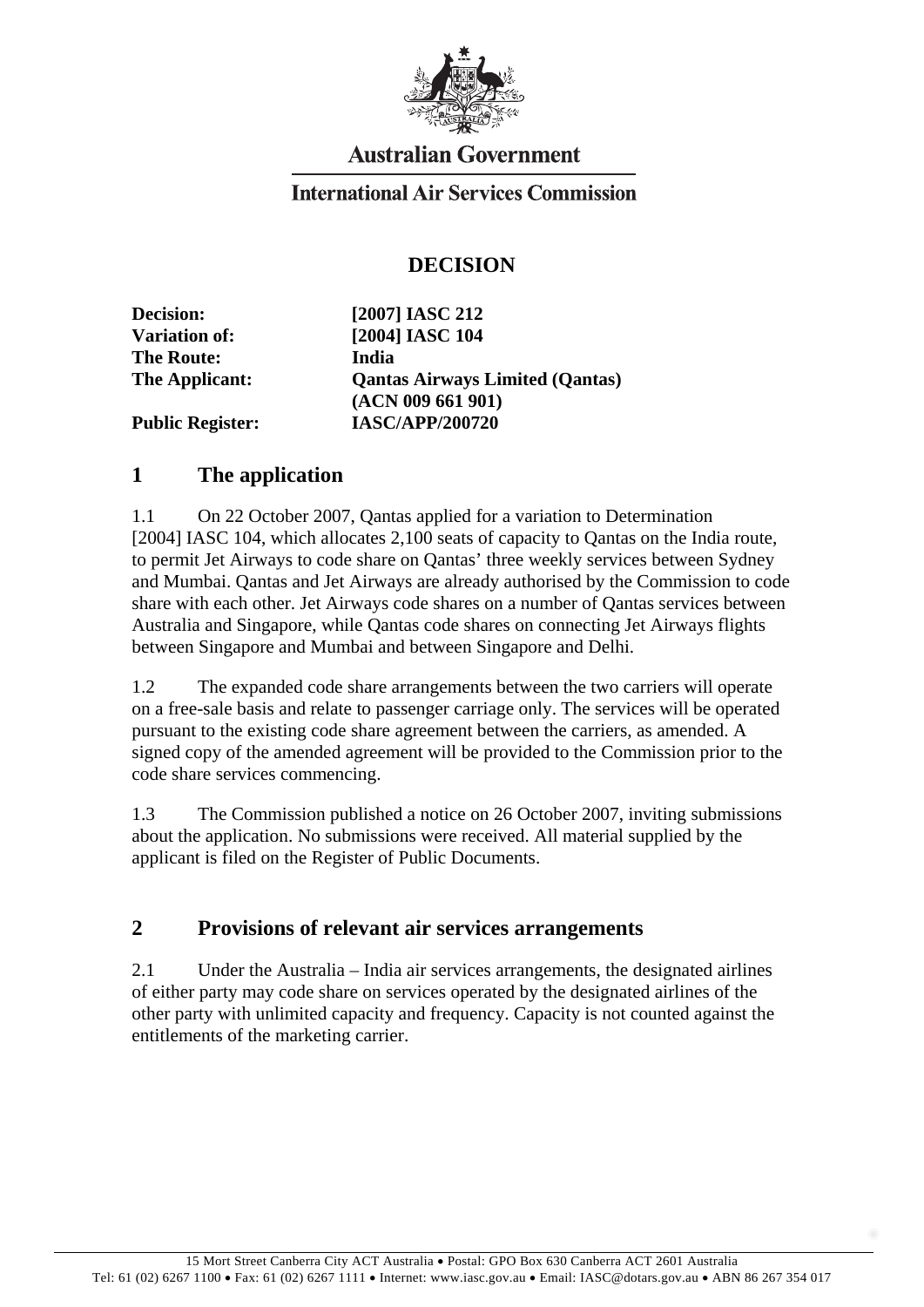## **3 Delegate's consideration**

3.1 In accordance with section 27AB of the Act and regulation 3A of the *International Air Services Commission Amendment Regulations 2003 (No.1)*, the delegate of the Commission considers the Qantas application.

3.2 When considering applications to vary determinations, the delegate of the Commission must decide whether the determinations, as varied, would be of benefit to the public. Under section 6.3 of the Minister's policy statement, where a carrier requests a variation of a determination to allow it flexibility in operating its capacity and no submission is received about the application, only the criteria in paragraph 4 of the policy statement are applicable. Under paragraph 4, the use of entitlements by an Australian carrier that is reasonably capable of obtaining the necessary approvals and of implementing its proposals is of benefit to the public.

3.3 Under Section 15(2)(e) of the Act, the Commission must include a condition in determinations stating the extent to which the carrier may use that capacity in joint services with another carrier. Qantas will be amending its existing code share agreement with Jet Airways dated 6 September 2006 to include the additional services. The delegate of the Commission will authorise the use of capacity in joint services with Jet Airways providing that the amended agreement is received and approved by the Commission prior to services commencing.

3.4 The delegate, on behalf of the Commission, will vary the determination as requested by Qantas.

# **4 Decision [2007] IASC 212**

4.1 In accordance with section 24 of the Act, the delegate of the Commission varies Determination [2004] IASC 104 by:

*adding* the following conditions:

- "the capacity may be used by Qantas to provide services jointly with Jet Airways in accordance with:
	- the code share agreement dated 6 September 2006, as amended, providing that the amended agreement is received and approved by the Commission prior to services commencing; or
	- any subsequent code share agreement between Qantas and Jet Airways for operations on the Australia – India route with the prior approval of the Commission;
- under any code share agreement with Jet Airways: